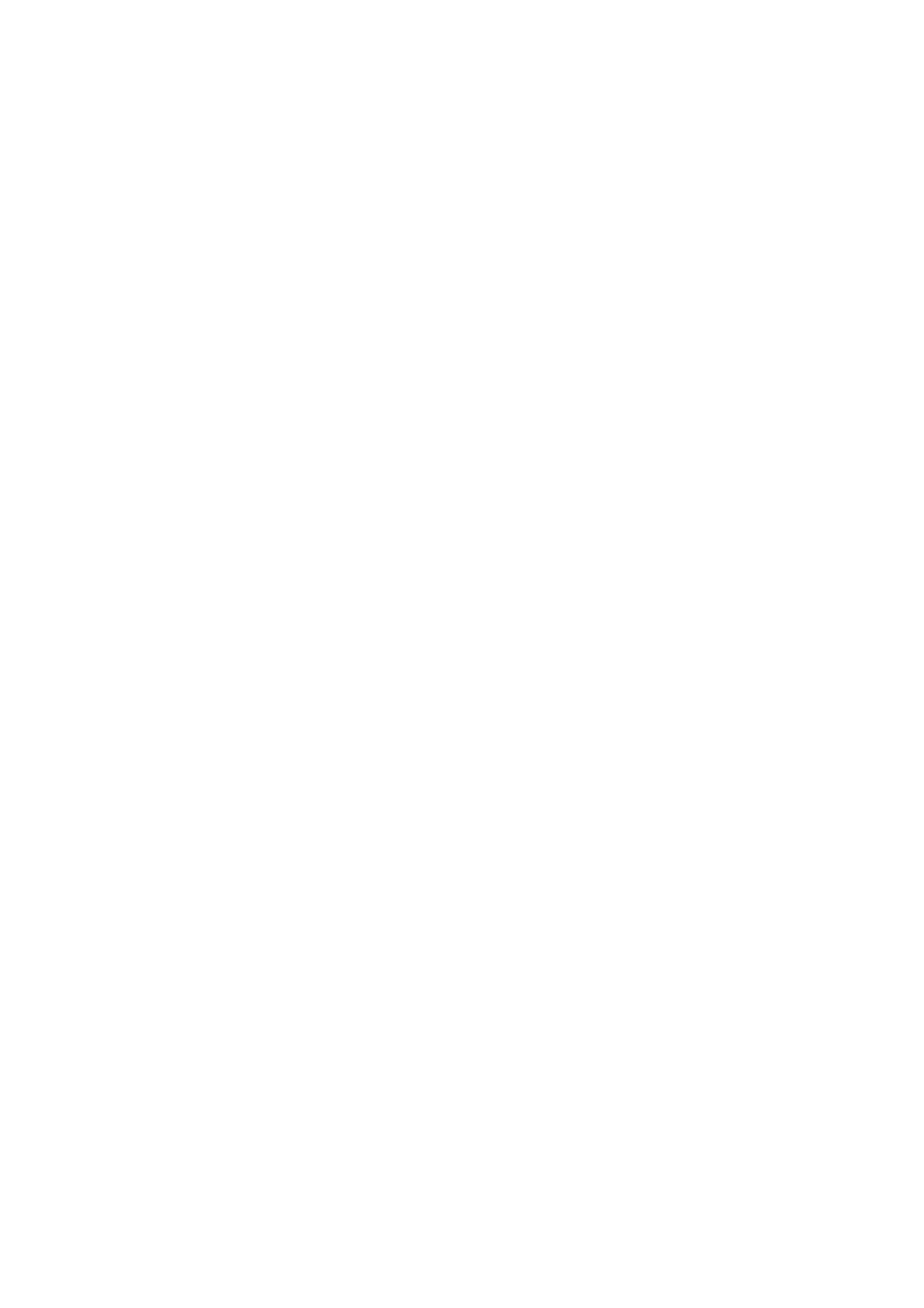## Red Hat CloudForms 5.0 Creating a Service in CloudForms for Virtual Machine Provisioning

How to create a service in Red Hat CloudForms for provisioning a Red Hat Virtualization virtual machine

Red Hat CloudForms Documentation Team cloudforms-docs@redhat.com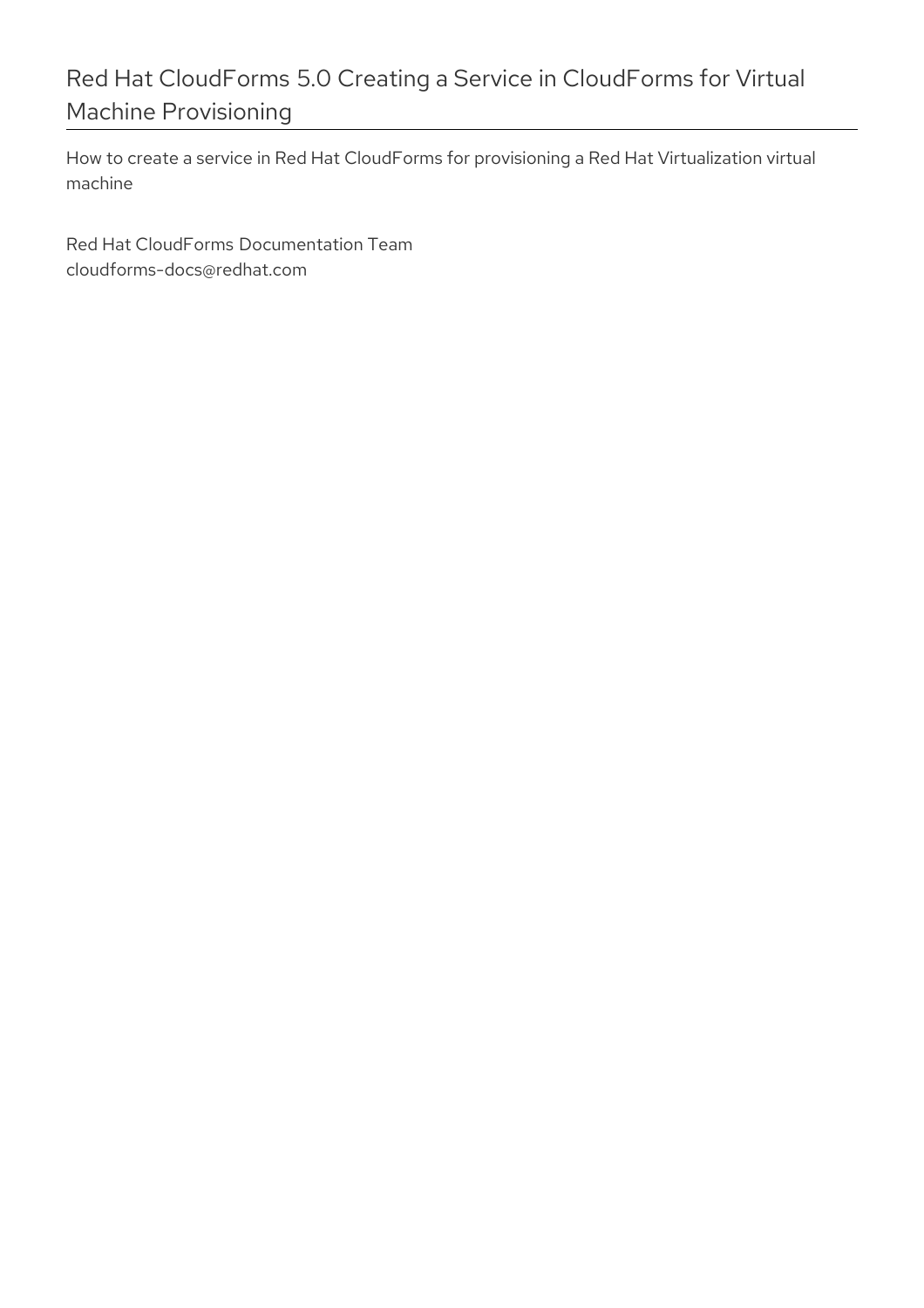### Legal Notice

Copyright © 2020 Red Hat, Inc.

The text of and illustrations in this document are licensed by Red Hat under a Creative Commons Attribution–Share Alike 3.0 Unported license ("CC-BY-SA"). An explanation of CC-BY-SA is available at

http://creativecommons.org/licenses/by-sa/3.0/

. In accordance with CC-BY-SA, if you distribute this document or an adaptation of it, you must provide the URL for the original version.

Red Hat, as the licensor of this document, waives the right to enforce, and agrees not to assert, Section 4d of CC-BY-SA to the fullest extent permitted by applicable law.

Red Hat, Red Hat Enterprise Linux, the Shadowman logo, the Red Hat logo, JBoss, OpenShift, Fedora, the Infinity logo, and RHCE are trademarks of Red Hat, Inc., registered in the United States and other countries.

Linux ® is the registered trademark of Linus Torvalds in the United States and other countries.

Java ® is a registered trademark of Oracle and/or its affiliates.

XFS ® is a trademark of Silicon Graphics International Corp. or its subsidiaries in the United States and/or other countries.

MySQL<sup>®</sup> is a registered trademark of MySQL AB in the United States, the European Union and other countries.

Node.js ® is an official trademark of Joyent. Red Hat is not formally related to or endorsed by the official Joyent Node.js open source or commercial project.

The OpenStack ® Word Mark and OpenStack logo are either registered trademarks/service marks or trademarks/service marks of the OpenStack Foundation, in the United States and other countries and are used with the OpenStack Foundation's permission. We are not affiliated with, endorsed or sponsored by the OpenStack Foundation, or the OpenStack community.

All other trademarks are the property of their respective owners.

#### Abstract

This workflow example demonstrates how to create a service in Red Hat CloudForms for virtual machine provisioning using the Self Service user interface. If you have a suggestion for improving this guide or have found an error, please submit a Bugzilla report at http://bugzilla.redhat.com against Red Hat CloudForms Management Engine for the Documentation component. Please provide specific details, such as the section number, guide name, and CloudForms version so we can easily locate the content.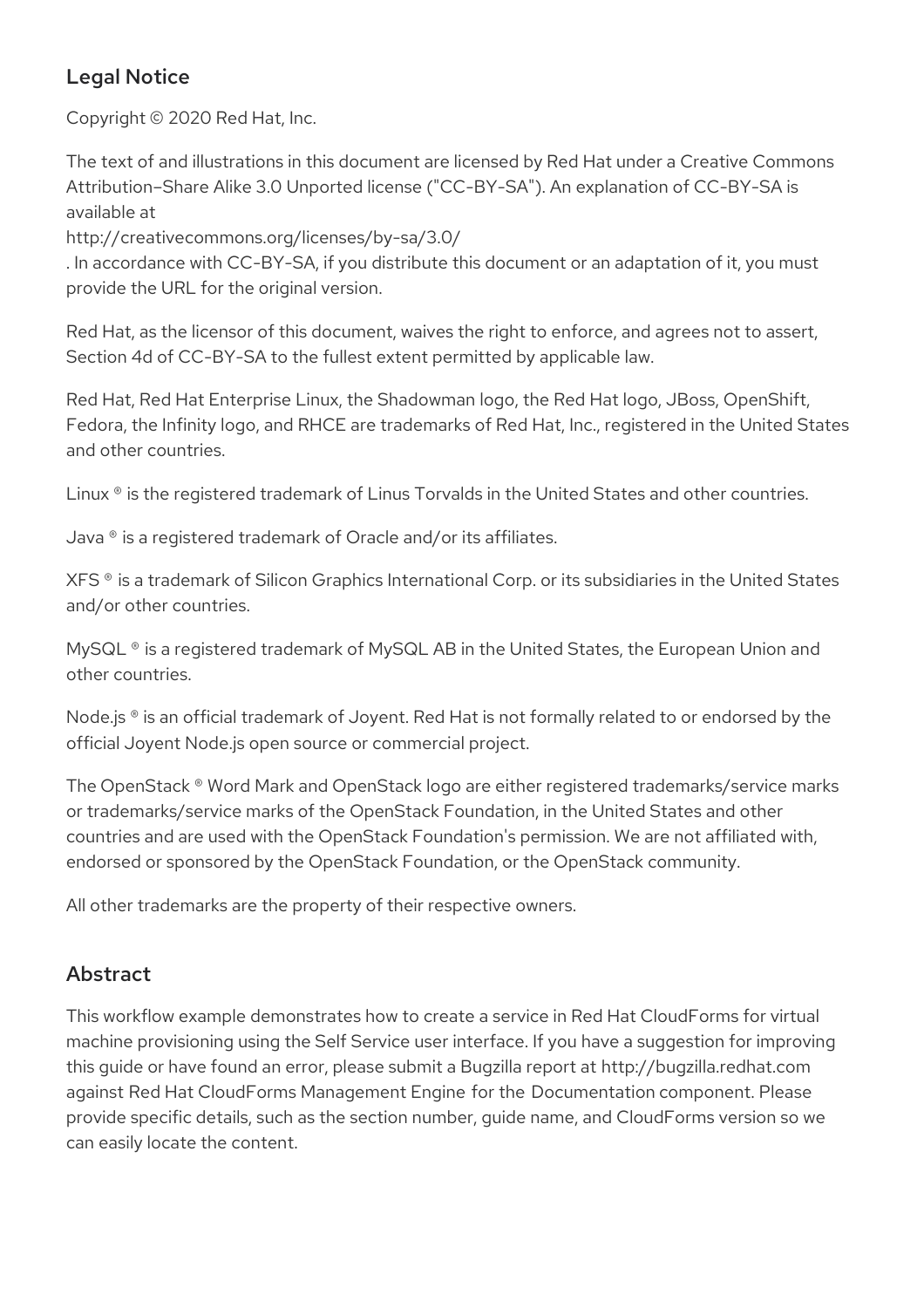### **Table of Contents**

| CHAPTER 3. CREATING A SERVICE DIALOG (additional contract and chapter 3. CREATING A SERVICE DIALOG (additional contract and contract and chapter 3. |  |
|-----------------------------------------------------------------------------------------------------------------------------------------------------|--|
|                                                                                                                                                     |  |
| CHAPTER 5. PROVISIONING A VIRTUAL MACHINE USING THE SELF SERVICE USER INTERFACE  9                                                                  |  |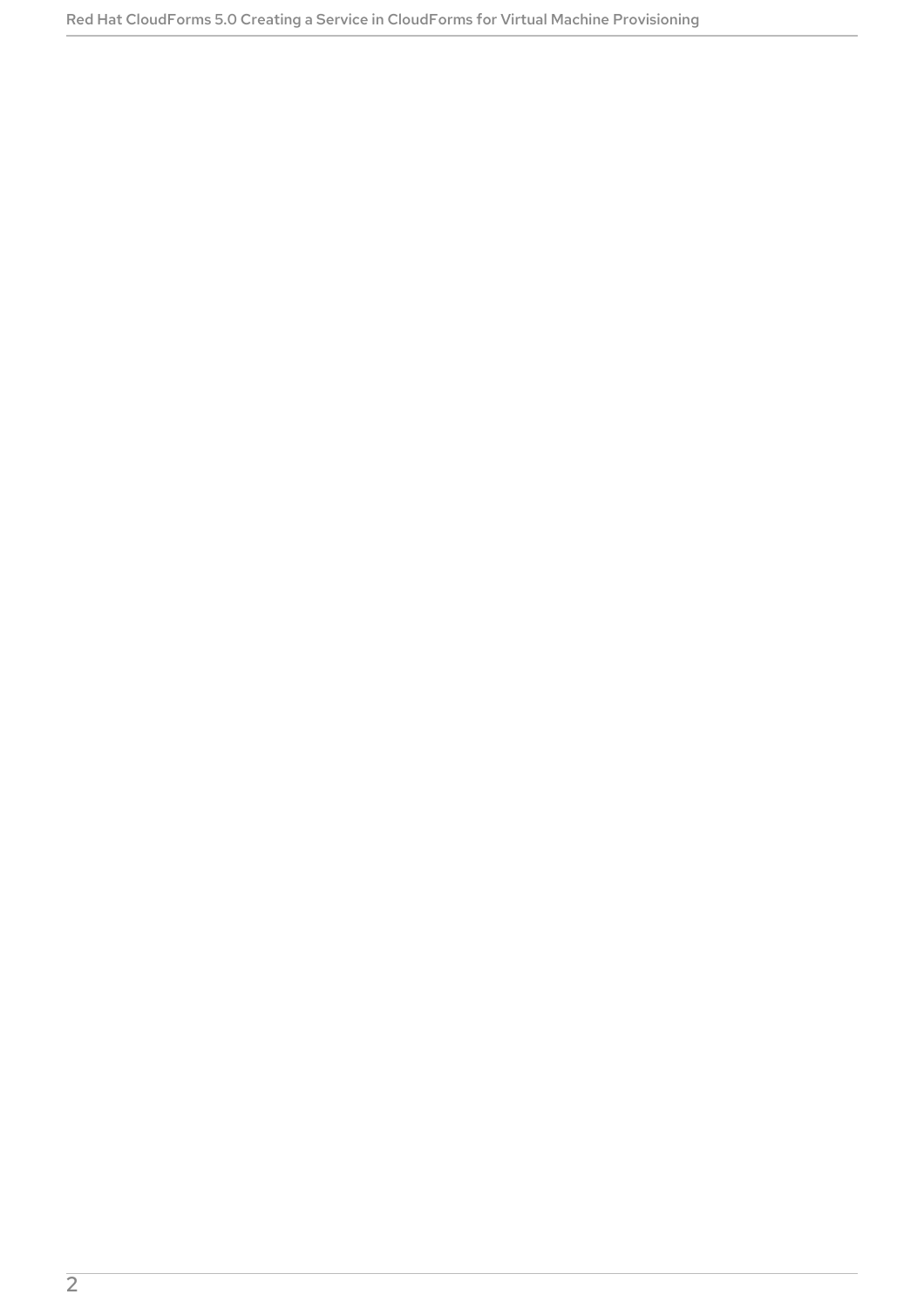### CHAPTER 1. OVERVIEW

<span id="page-6-0"></span>Red Hat CloudForms provides the ability to define services, which can include one or more virtual machines or instances, and can be deployed across hybrid environments. Services can be made available to users through the Self Service user interface, allowing users to order predefined IT services without IT operations getting involved.

The following three items are required to make a service available to users from the CloudForms Self Service user interface:

- 1. Service Dialog: A service dialog is where you allow users to configure virtual machine or instance options. A service dialog determines which options users get to change. You can choose the options presented to the user, from setting the service name to changing all provisioning dialog options.
- 2. Service Catalog: A service catalog is used to group service dialogs together.
- 3. Service Catalog Item: A service catalog item is the actual service which combines a service dialog with a provisioning dialog.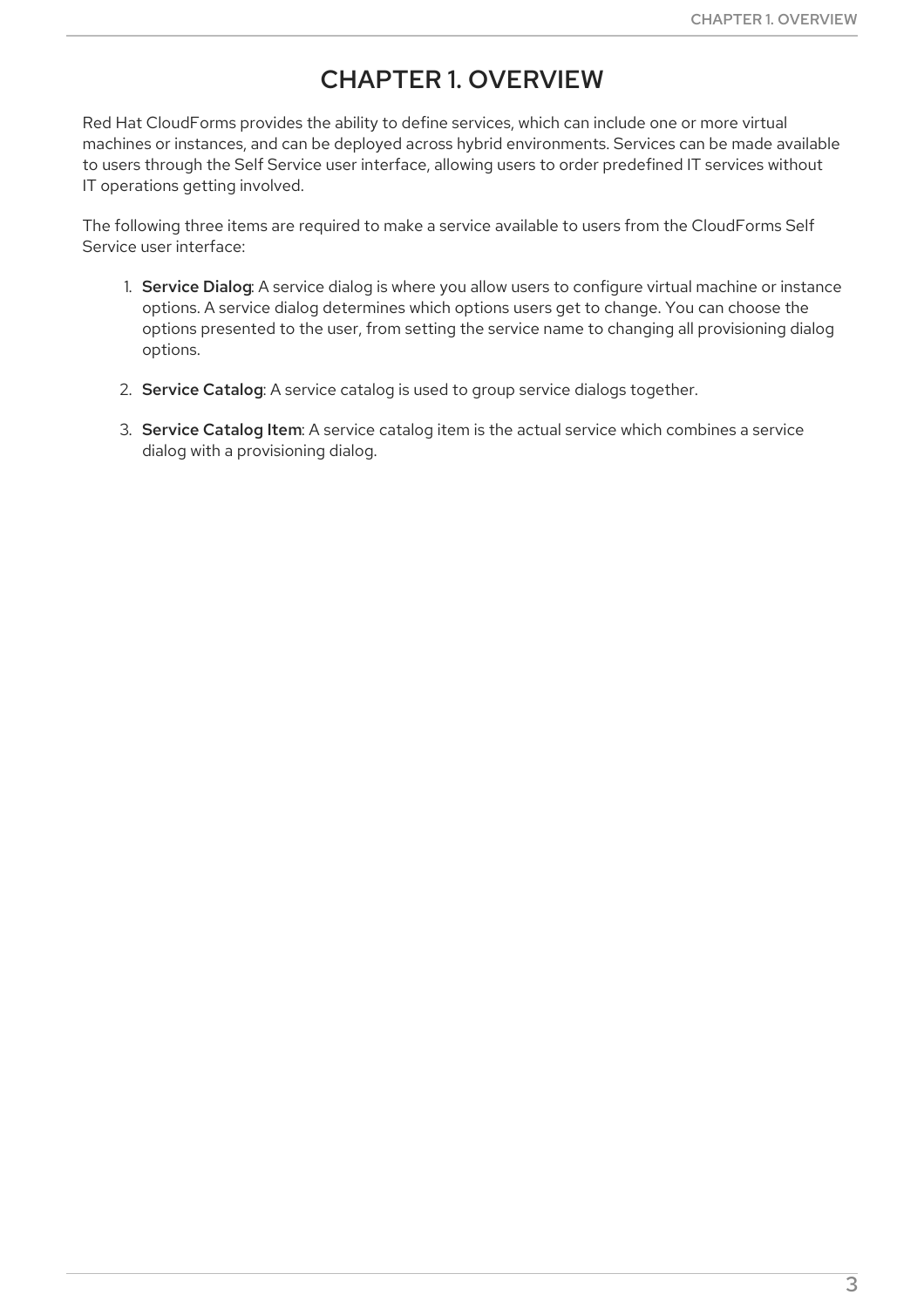## <span id="page-7-0"></span>CHAPTER 2. EXAMINING THE PROVISIONING DIALOG

Understanding provisioning dialogs is important when working with services in CloudForms. Every provider in CloudForms comes with a sample provisioning dialog covering the options specific to that provider. The process begins with the provisioning dialog, which presents the basic configuration options for a virtual machine or instance. The options presented are dependent on the provider you are using. For instance, a cloud provider might have flavors of instances, whereas an infrastructure provider might allow you to set the memory size or number of CPUs on a virtual machine.

To see the sample provisioning dialog for Red Hat Virtualization:

- 1. Navigate to Automation  $→$  Automate  $→$  Customization.
- 2. Expand the Provisioning Dialogs accordion and select Sample RedHat VM Provisioning Dialog under VM Provision.

This is a textual representation of the dialog you will get when you provision a virtual machine.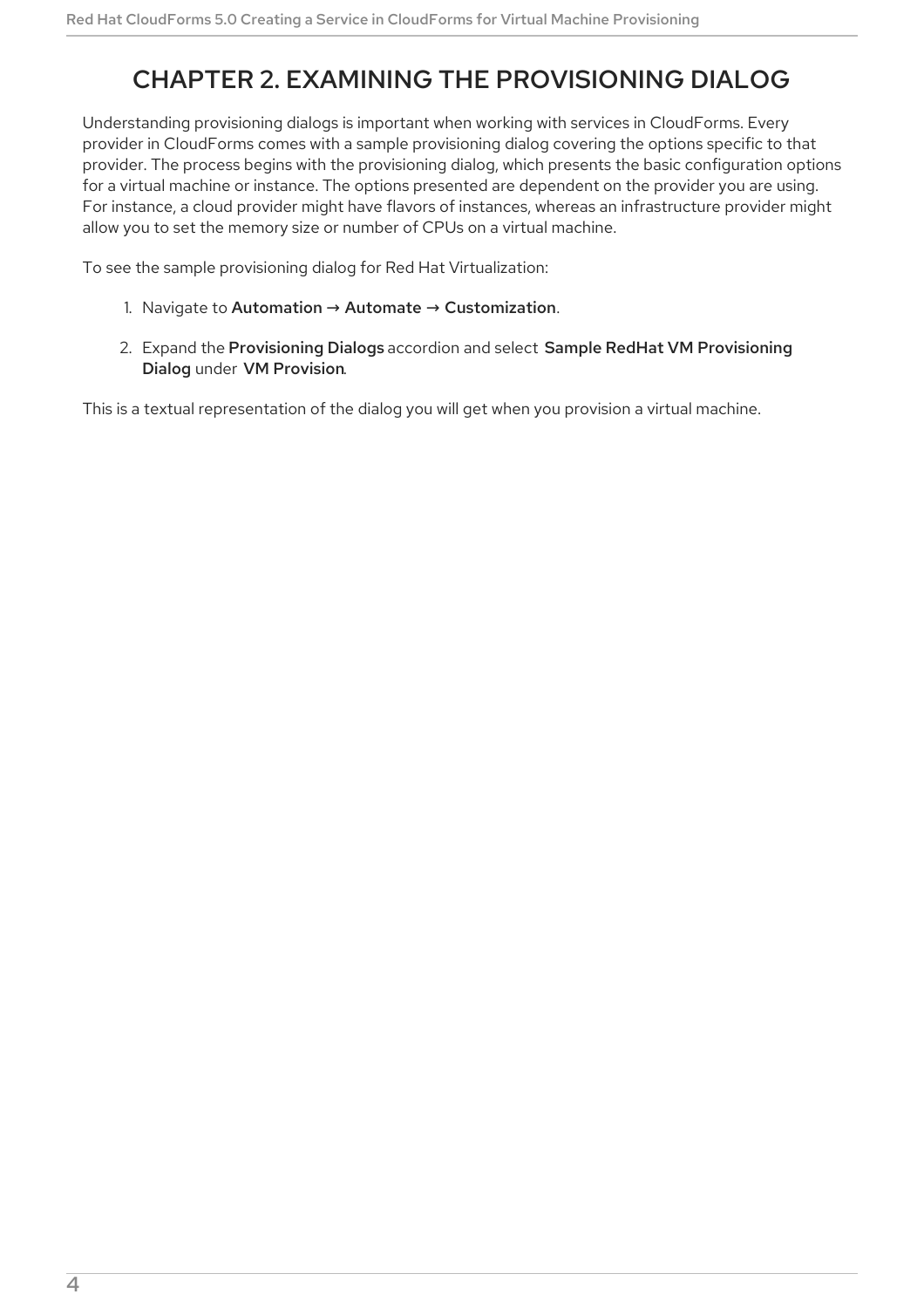# CHAPTER 3. CREATING A SERVICE DIALOG

<span id="page-8-0"></span>Using a service dialog you can determine which options users get to change. When users access a service, the majority of options available to them are preset and cannot be altered. A service dialog exposes some of those options to the user so that even if they are ordering a basic RHEL 7 machine, for example, they can at least choose the amount of memory, virtual CPUs, or other options available to the instance they order. In cases where certain fields must be unique, such as the name of virtual machines in Red Hat Virtualization, users must enter their own unique name for the virtual machine they choose or the operation will fail, so this field must be exposed.



#### **NOTE**

A service requires an assigned service dialog, regardless of exposing details to user. A simple service dialog with a Submit and Cancel button is required at minimum.

A service dialog contains three components:

- One or more Tabs.
- Inside the tabs, one or more **Sections**. Note that in the previous method of creating a service dialog using the CloudForms user interface, Sections were referred to as Boxes.
- Inside the sections, one or more Elements. Elements are controls that accept input. Elements contain methods, like check boxes, drop-down lists or text fields, to fill in the options on the provisioning dialog.



#### IMPORTANT

The names of the elements must correspond to the options used in the provisioning dialog.

The following procedure outlines how to create a service dialog for your sample service:

- 1. Navigate to Automation  $→$  Automate  $→$  Customization.
- 2. Click the Service Dialogs accordion.



3. Click  $\bullet$  (Configuration), and then  $\bullet$  (Add a new Dialog).

- 4. Enter basic information for your dialog under General:
	- a. Enter **Provision RHV VM** in Dialog's name, and enter a description for the dialog in Dialog's description.
- 5. Add a new tab to the dialog:

a. Click  $\bigoplus$  Create Tab. Then, click the interval icon on the new tab to edit tab information.

- b. Enter **General** in Label.
- c. Optional: Enter a description for the tab in Description.
- d. Click Save.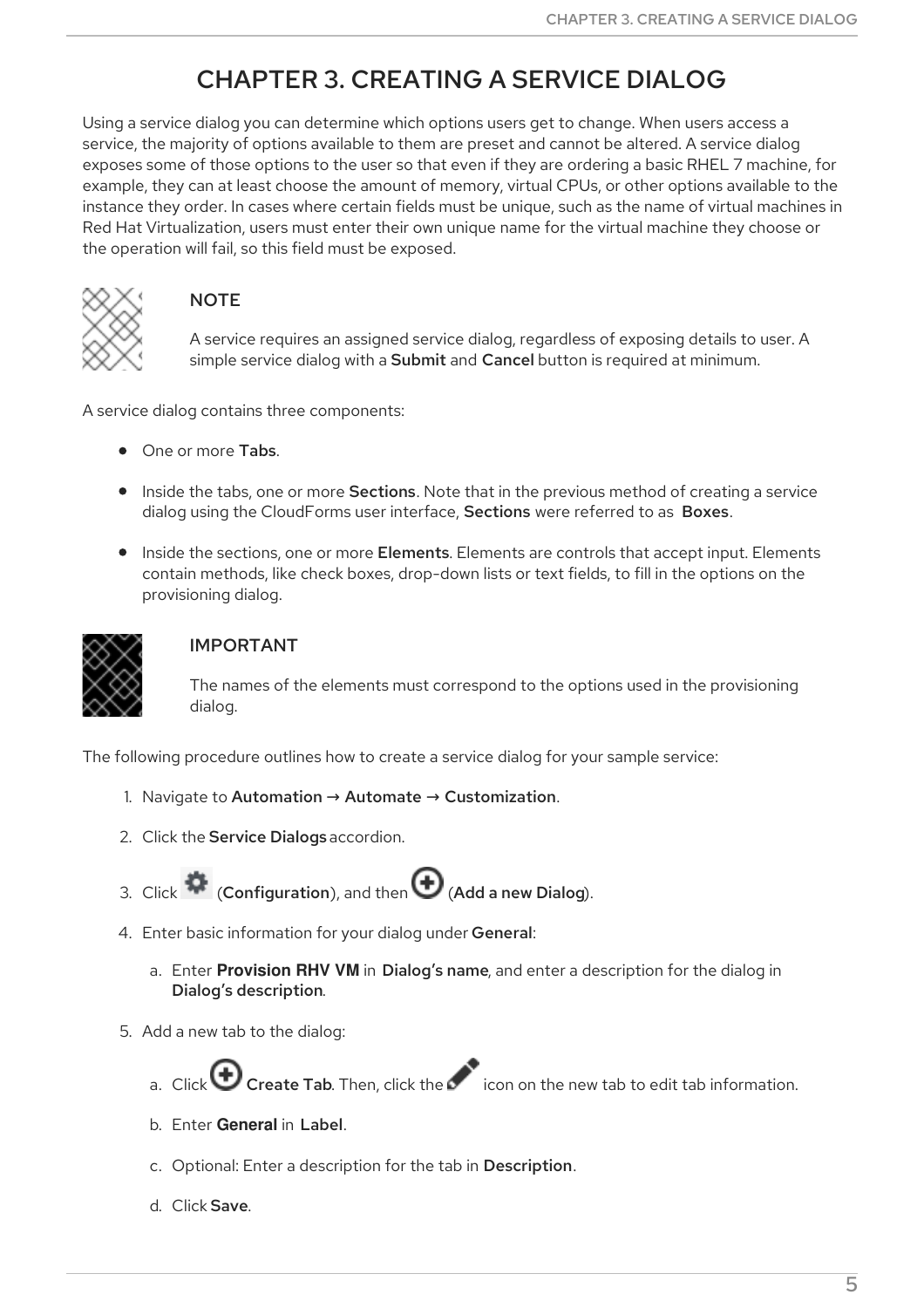- 6. Add a new section to the tab:
	- a. Click  $\bigoplus$  Add Section. Then, click the intervalsion on the upper-right to edit section details.
	- b. Enter **Service and VM Name** in Label.
	- c. Optional: Enter a description for the section in Description.
	- d. Click Save.
- 7. Add a Text Box element to the section for the service name:
	- a. From the list of elements on the left, click the Text Box element, then drag-and-drop it inside the section. Then, click the  $\sim$  icon next to the element to edit its field details.
	- b. Enter **Service Name** in Label.
	- c. Enter **service\_name** in Name.
	- d. Click Options, then select String from the Value Type list.
	- e. Click Save.
- 8. Add a Text Box element to the section for the virtual machine name:
	- a. From the list of elements on the left, click the Text Box element, then drag-and-drop it inside the section. Then, click the  $\sim$  icon next to the element to edit its field details.
	- b. Enter **VM Name** in Label.
	- c. Enter **vm\_name** in Name.
	- d. Click Options, then select String from the Value Type list.
	- e. Click Save.
- 9. Add a Text Box element to the section for the virtual machine description:
	- a. From the list of elements on the left, click the Text Box element, then drag-and-drop it inside the section. Then, click the interest to the element to edit its field details.
	- b. Enter **VM Description** in Label.
	- c. Enter **vm\_description** in Name.
	- d. Click Options, then select String from the Value Type list.
	- e. Click Save.
- 10. Add a new section to the tab:
	- a. Click  $\bigoplus$  Add Section. Then, click the intervalsion on the upper-right to edit section details.

b. Enter **VM Characteristics** in Label.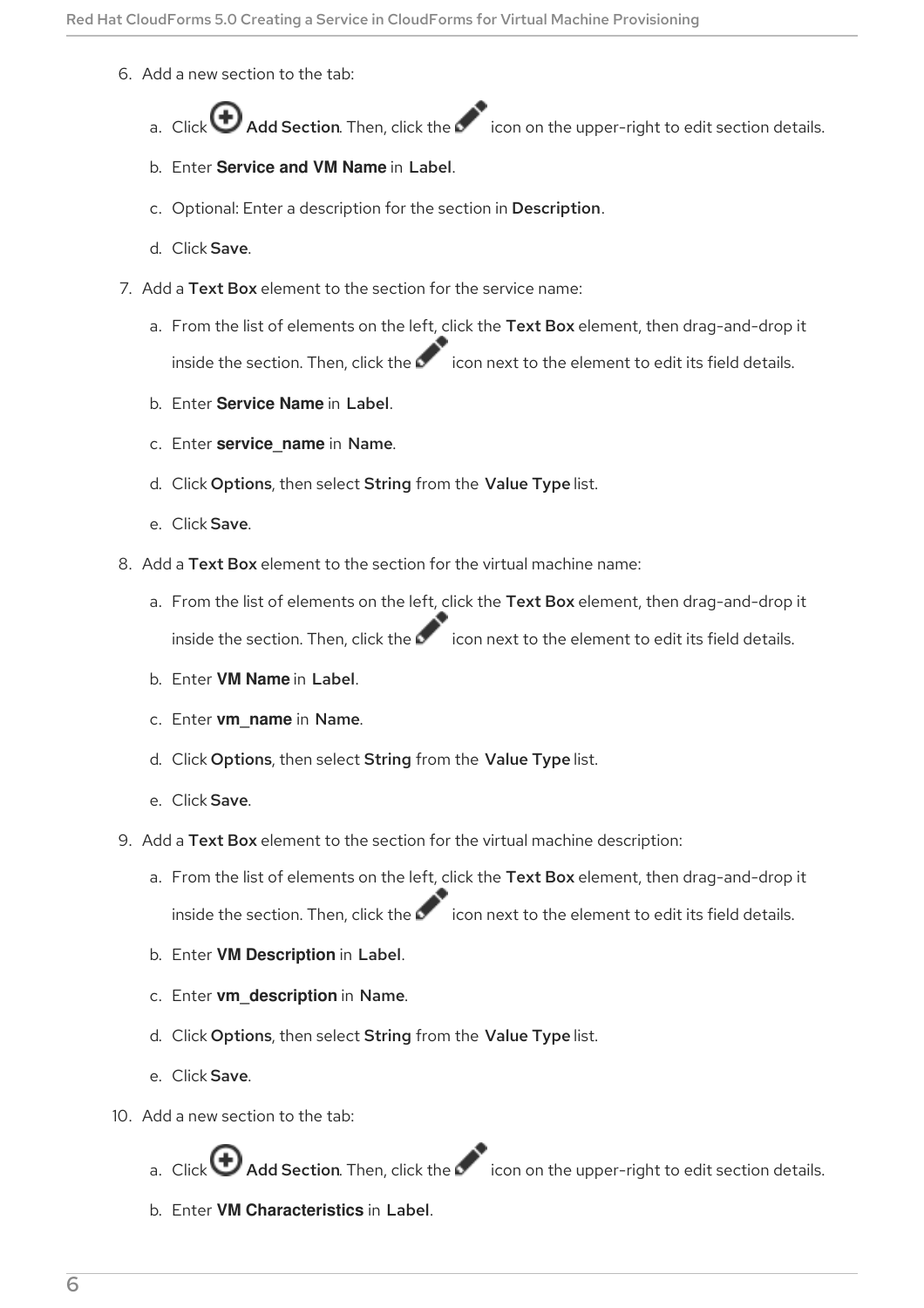- c. Optional: Enter a description for the section in Description.
- d. Click Save.
- 11. Add a Dropdown element to the section for the number of CPUs:
	- a. From the list of elements on the left, click the Dropdown element, then drag-and-drop it inside the section. Then, click the  $\sim$  icon next to the element to edit its field details.
	- b. Enter **Number of CPUs** in Label.
	- c. Enter **option\_0\_cores\_per\_socket** in Name.
	- d. Click Options. Next to Entries, click + to add individual entries for the values **1**, **2**, and **4**, and their description.
	- e. Click Save.
- 12. Add a Dropdown element to the section for the virtual machine memory:
	- a. From the list of elements on the left, click the Dropdown element, then drag-and-drop it inside the section.
	- b. Click the **interpret is contracted** to the element to edit its field details.
	- c. Enter **VM Memory** in Label.
	- d. Enter **option\_0\_vm\_memory** in Name.
	- e. Click Options. Next to Entries, click + to add individual entries for the values **1024**, **2048**, and **4096** and their description.
	- f. Click Save.
- 13. Click Save to save the dialog.

Your service dialog is now added in the Service Dialogs accordion.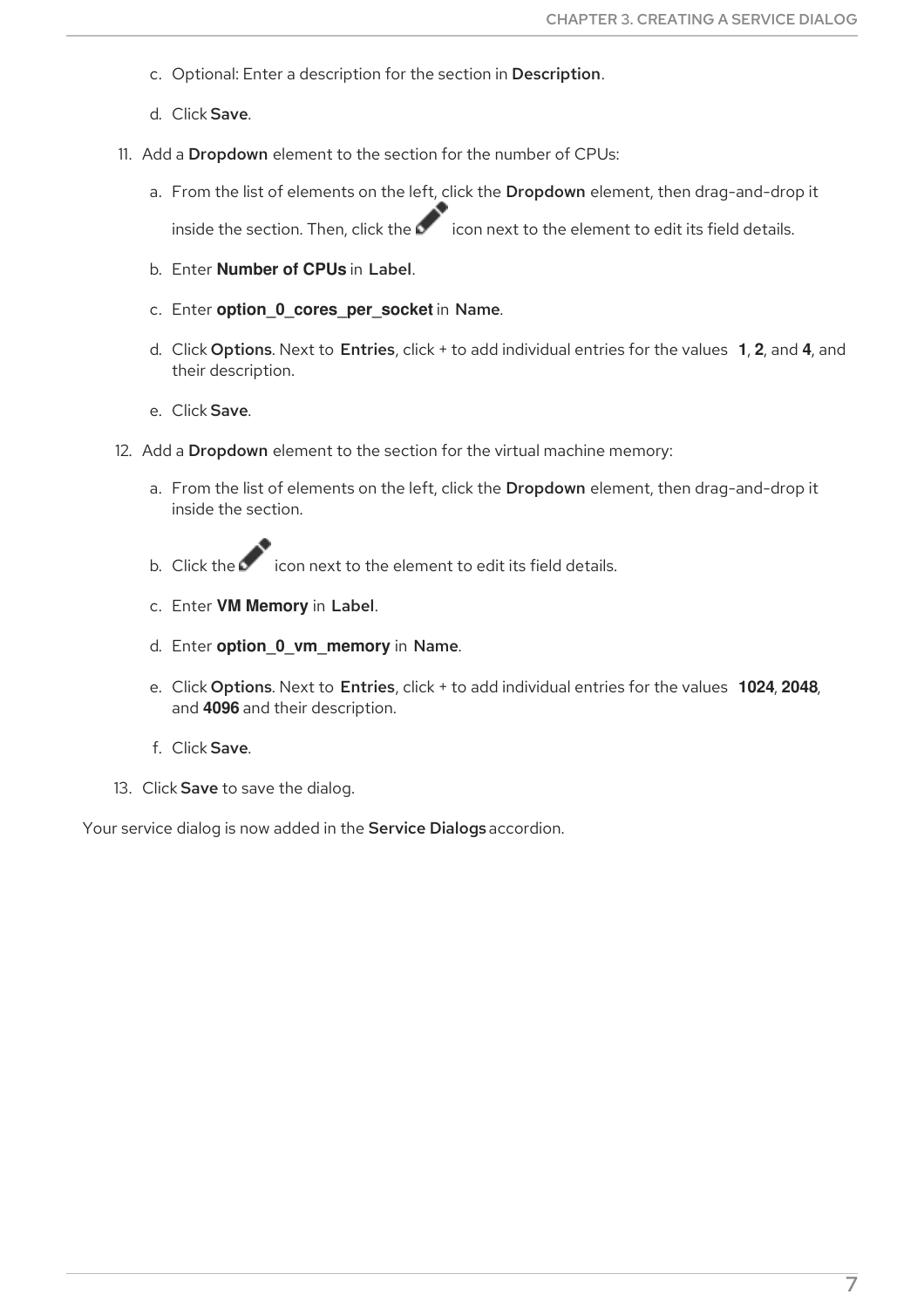# CHAPTER 4. CREATING A CATALOG ITEM

<span id="page-11-0"></span>Create a service catalog item to represent that service in a catalog.

- 1. Navigate to Services  $\rightarrow$  Catalog.
- 2. Click the Catalog Items accordion.
- 3. Click  $\bullet$  (Configuration), and then  $\bullet$  (Add a new Catalog Item).
- 4. Select RHEV from the Catalog Item Type list.
- 5. Enter the basic details in the Basic Info tab:
	- a. Enter a name for the catalog item in Name.
	- b. Enter a description for the catalog item in Description.
	- c. Select Display in Catalog.
	- d. Select the catalog you created from the Catalog list.
	- e. Select the service dialog you created from the Dialog list.
- 6. Click the Details tab:
	- a. Enter a description of the catalog item using HTML tags.
- 7. Click the Request Info tab to enter the request details. Enter the same data you did in the traditional provisioning dialog.
	- a. In the Catalog tab, select the template on which to base the virtual machine from the Selected VM area.
	- b. Enter **changeme** as the default name of the virtual machine in VM Name.
	- c. In the Network tab, select rhevm from the vLan list.
- 8. Click Add.



#### **NOTE**

In CloudForms, service catalog items can be more complex than a single virtual machine and are provisioned through a series of automation workflows. The service dialog you created will be used to gather information from the user requesting the virtual machine, hiding all the complexity of the details needed to actually deploy any of the components.

You can now provision a virtual machine through Red Hat Virtualization using the Self Service user interface.